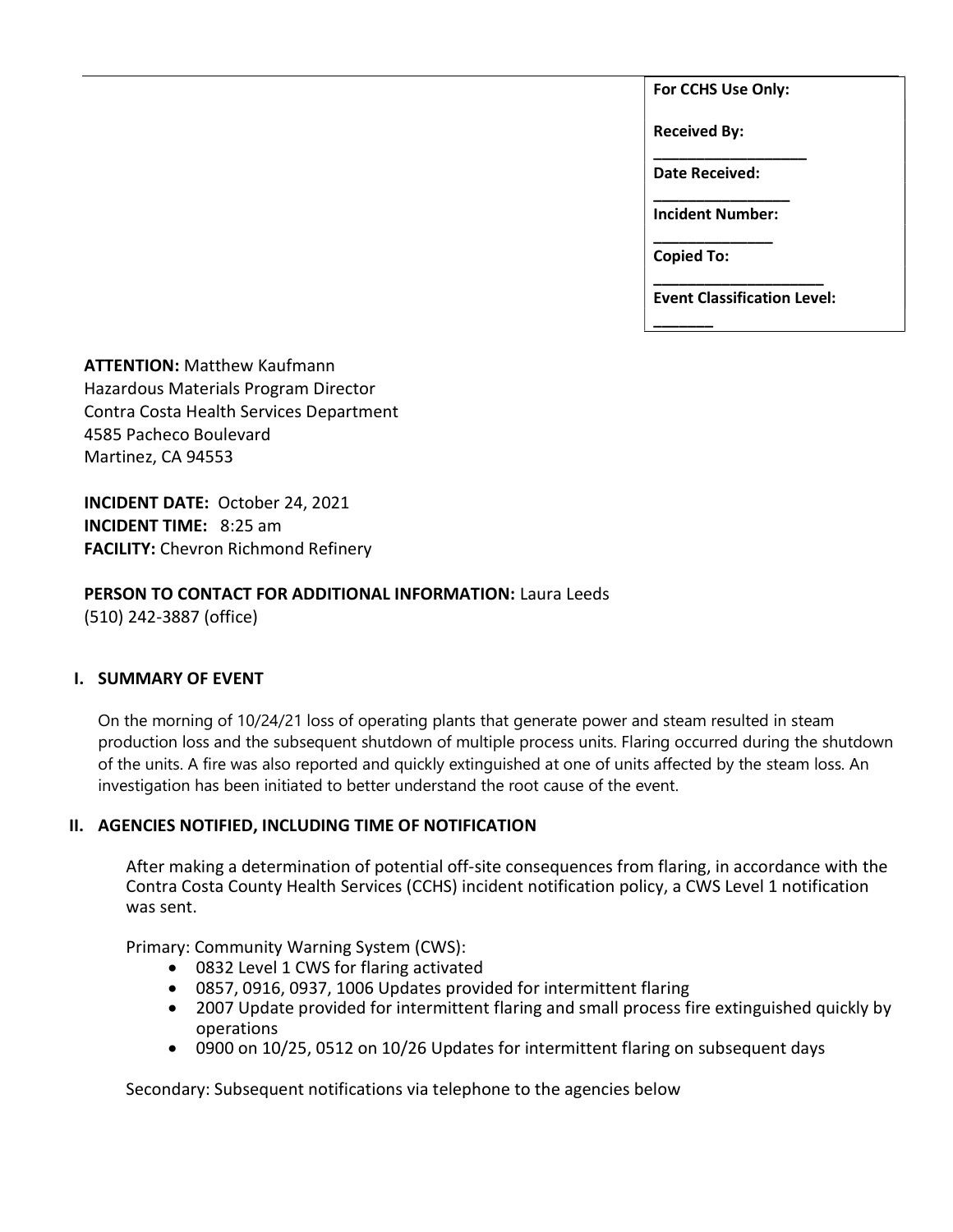| Agency                             | Person Reached         | <b>Phone Number</b> | Time          |
|------------------------------------|------------------------|---------------------|---------------|
| Richmond Fire/ Police Central      | Jenna (1797)           | 510-620-6933        | 0837 / 1027   |
| Dispatch                           |                        |                     |               |
| Contra Costa County Health         | Daniel Vasquez         | 925-677-6700        | 0839          |
| <b>Services Department</b>         |                        |                     |               |
| <b>BAAQMD</b>                      | Left message           | 415-749-4979        | 0849          |
| BAAQMD for Flow >500,000 SCF       | Left Message           | 415-749-4775        | 1000 / 1344 / |
|                                    |                        |                     | 1626          |
| <b>SOES</b>                        | Peter                  | 800-852-7550        | 0915          |
| National Response Center           | Mr. Archibald          | 800-424-8802        | 0924          |
| City of Richmond Planning Division | Message for L. Velasco | 510-620-6841        | 1142          |

The list above does not include all representatives from all agencies

#### III. AGENCIES RESPONDING, INCLUDING CONTACT NAMES AND PHONE NUMBERS:

At this time, we are aware of the following agencies that have responded.

| Corey Saxton and Clement Hsieh | On site 10/25 at 11:30 |
|--------------------------------|------------------------|
| Roger Pharn and Linda Duca     | On site 10/25 at 11:30 |
|                                |                        |
| Daniel Vazquez, Seth Heller,   | On site 10/25 at 11:30 |
| Nicole Heath and Miguel Rizo   |                        |
| Eric Govan and Dante Wiley     | On site 10/25 at 11:30 |
|                                |                        |

#### IV. EMERGENCY RESPONSE ACTION:

No emergency response was needed for the loss of operating plants that generate power and steam.

Subsequently, Chevron Fire Department was notified of a small fire in a process plant and responded. Fire was extinguished by in-plant fire monitor initially activated by process area operator within 10 minutes of initial notification. Fire department apparatus was never put into service. Area was inspected and secured.

Air quality monitoring was conducted multiple times per day both in the refinery and in the outside community by Chevron Fire Department throughout the flaring event to ensure no impact to public health. Additionally, throughout this timeframe various regulatory agencies took numerous air quality measurements. All readings were under key detection limits and well below health standard limits in our adjacent neighborhoods.

#### V. IDENTITY OF MATERIAL RELEASED AND ESTIMATED OR KNOWN QUANTITIES:

Emissions from flaring associated with the event are summarized below.

Vent gases were combusted with at least 98% combustion efficiency.

|                       | Flare emissions |  |
|-----------------------|-----------------|--|
| Vent Gas Volume (SCF) | 18,597,376      |  |
| $\mid SO2(\vert bs)$  | 33,975          |  |

 $*$  Flare emissions data presented herein is as of  $10/26/2021$  at 12am. Estimates herein are based on currently available data. Upon further investigation and analyses, an update will be provided should a significant change of the data occur.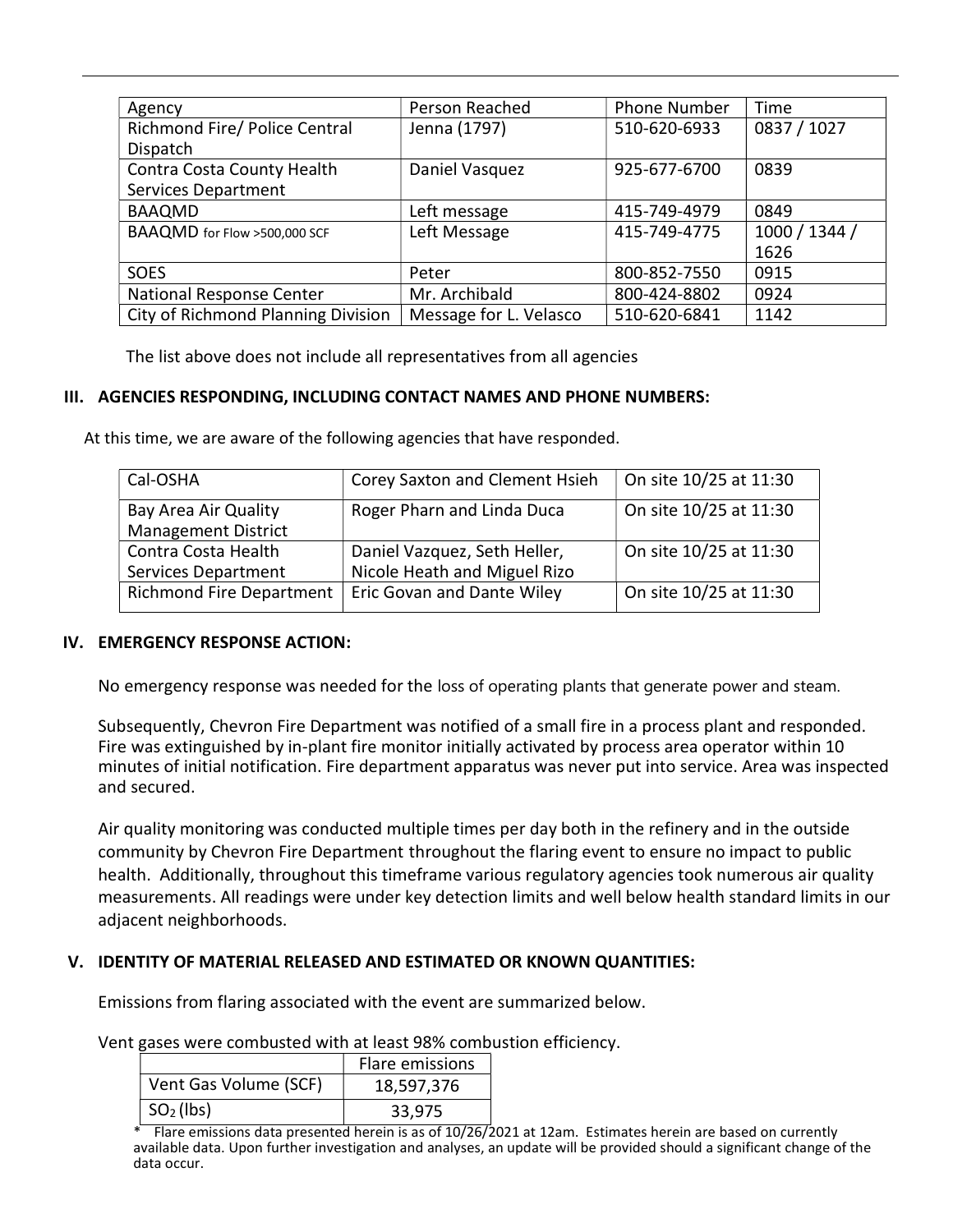### VI. METEOROLOGICAL CONDITIONS AT TIME OF EVENT:

| Wind Speed (mph)      | 27   |
|-----------------------|------|
| <b>Wind Direction</b> | 197  |
| (degree)              |      |
| Precipitation         | 4.28 |
| (inches) 10/24        |      |
| midnight through      |      |
| 10/25 midnight        |      |
| Temperature (F)       | 64   |

Information based on data received from the Refinery's meteorological station which is located near Gertrude Street.

#### VII. DESCRIPTION OF INJURIES:

There were no injuries associated with the flaring or the process unit fire.

#### VIII. COMMUNITY IMPACT:

There were no regulatory exceedances for either Hydrogen Sulfide or Sulfur Dioxide based on Ground Level Monitoring data. There are no detections above known health limits based on air monitoring data.

| <b>Ground Level Monitoring Data Summary</b> |  |
|---------------------------------------------|--|
|                                             |  |

|                                                  | Background Prior to and Maximum Concentration Readings During the Flaring |                           |                 |  |
|--------------------------------------------------|---------------------------------------------------------------------------|---------------------------|-----------------|--|
|                                                  | <b>Castro Street</b>                                                      | Office Hill (Golden gate) | Gertrude Street |  |
| $H2S$ (ppb)<br>Background<br>@ 07:25-<br>08:24am | 2.32                                                                      | 3.92                      | 1.73            |  |
| $H2S$ (ppb)<br>Max.                              | 4.99                                                                      | 4.97                      | 2.58            |  |
| $SO2$ (ppb)<br>Background<br>@ 07:25-<br>08:24am | 3.91                                                                      | 3.99                      | 1.90            |  |
| $SO2$ (ppb)<br>Max.                              | 6.49                                                                      | 3.99                      | 6.19            |  |

Note: The Cal/OSHA PEL for SO<sub>2</sub> is 2,000 ppb (2 ppm) averaged over an 8-hour period. The Cal/OSHA PEL for  $H<sub>2</sub>S$  is 10,000 ppb (10 ppm) averaged over an 8-hour period.

#### Fence Line Air Monitoring Summary

During the time period of flaring, no obvious detections were seen at fence line air monitoring stations.

#### Community Air Monitoring Summary

During the time period of flaring, no obvious detections were seen at community air monitoring stations.